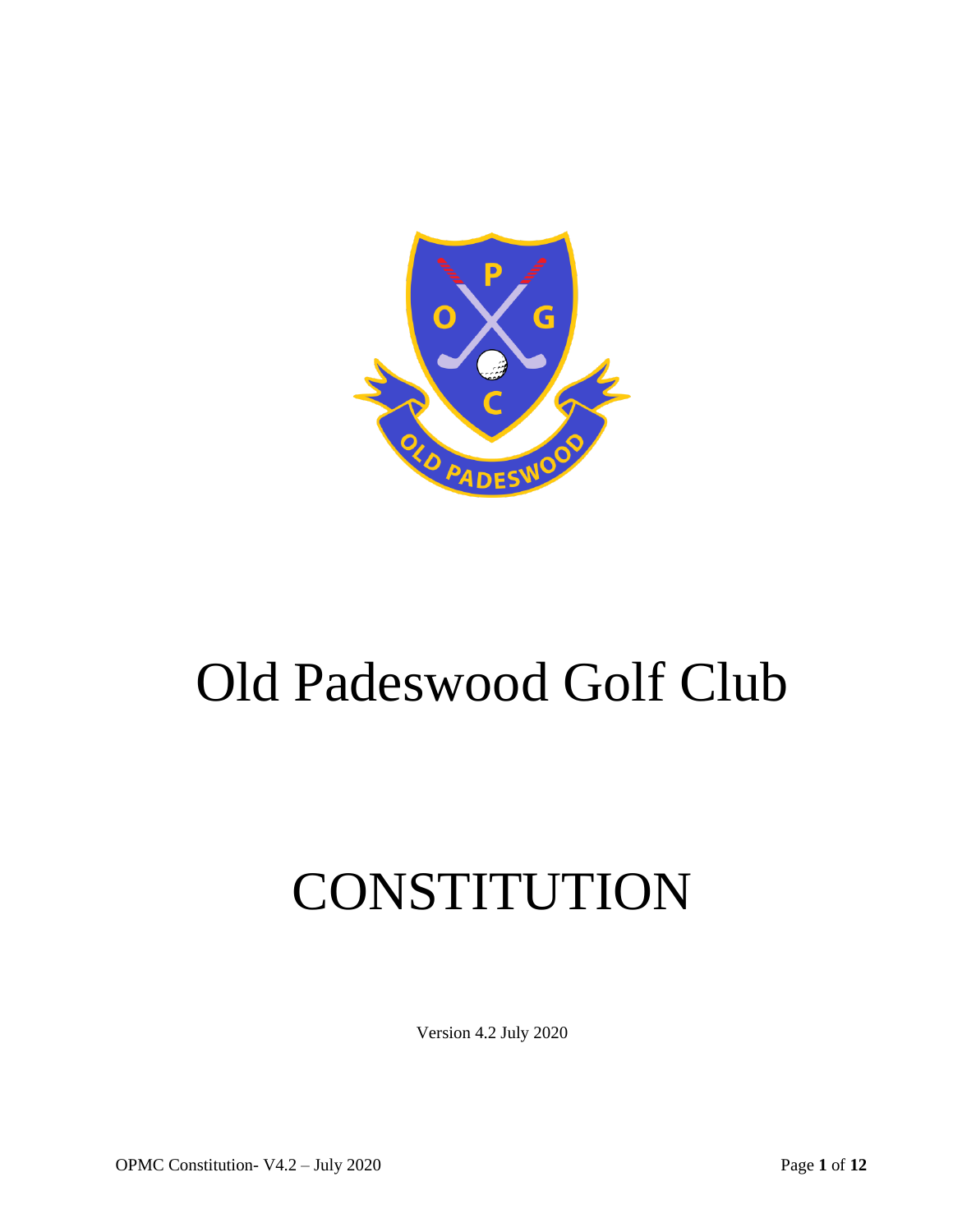

# **Contents**

| 1. Name                                     | 3                |
|---------------------------------------------|------------------|
| 2. Objectives                               | 3                |
| 3. Membership                               | $\sqrt{4}$       |
| 4. Club Management                          | 5                |
| 5. Sub-Committees                           | $\boldsymbol{6}$ |
| 6. Responsibilities of the Management Board | $\overline{7}$   |
| 7. Extraordinary General Meetings           | $\overline{7}$   |
| 8. Finance                                  | 9                |
| 9. Dissolution or winding up of the Club    | 9                |
| 10. Other Committees                        | 10               |
| 11. Constitution Rules                      | 11               |
| 12. Play and Handicaps                      | 12               |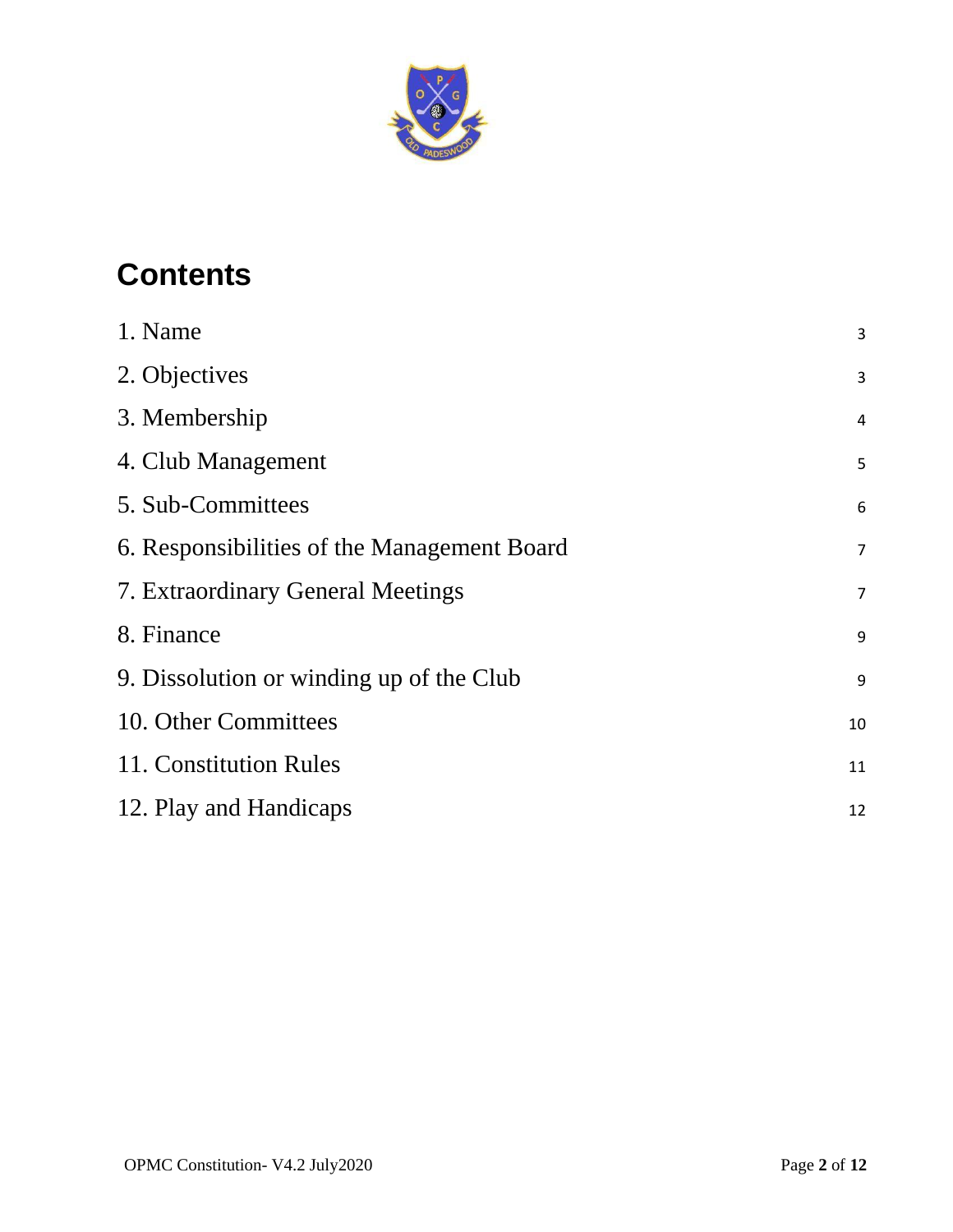

#### <span id="page-2-0"></span>**1. Name**

- 1.1. The name of the Club shall be Old Padeswood Golf Club, hereafter referred to as "the Club
- 1.2. The name of the business set up as a limited company by guarantee is known as Old Padeswood Members Club and is registered with Companies House. [\(https://beta.companieshouse.gov.uk/company/09828684\).](https://beta.companieshouse.gov.uk/company/09828684)
- 1.3. The Club shall affiliate to the Golf Union of Wales and the Flintshire County Golf Association and Denbighshire & Flintshire Ladies' County Association.

# <span id="page-2-1"></span>**2. Objectives**

- 2.1. The Club shall hold the following as its aims and objectives and shall strive to fulfil these aims and objectives at all times:
- 2.2. To fulfil the general objectives and functions of a Golf Club and by undertaking such activities as may be reasonably necessary and/or incidental to such objectives.
- 2.3. To generally promote the game of golf for the benefit of the Members and the wider community
- 2.4. To promote and abide by the Rules of Golf as they are fixed from time to time by the R&A
- 2.5. To provide access to golf for players of all standards in a friendly and welcoming atmosphere that does not discriminate on the grounds of gender, age, race, religion or belief, sexual orientation or disability.
- 2.6. To arrange competitions and matches for Members and Open competitions.
- 2.7. To lease the land including the club house, locker rooms, shop and/or equipment suitable for the purposes and functions of the Club with the objective of the club buying the land and buildings from the Lessor at some time in the future as funds may become available.
- 2.8. To sublet the restaurant and bar side to suitable person(s) so that he/she/they can sell and deal in alcohol, mineral/aerated water and other related products as well as refreshments, foodstuffs in accordance with the provisions of any licensing laws and by obtaining the necessary consents and licenses for this.
- 2.9. To run the shop, or sublet as deemed appropriate, in order to sell golfing equipment, apparel, snacks and drinks for the benefit of members and visitors.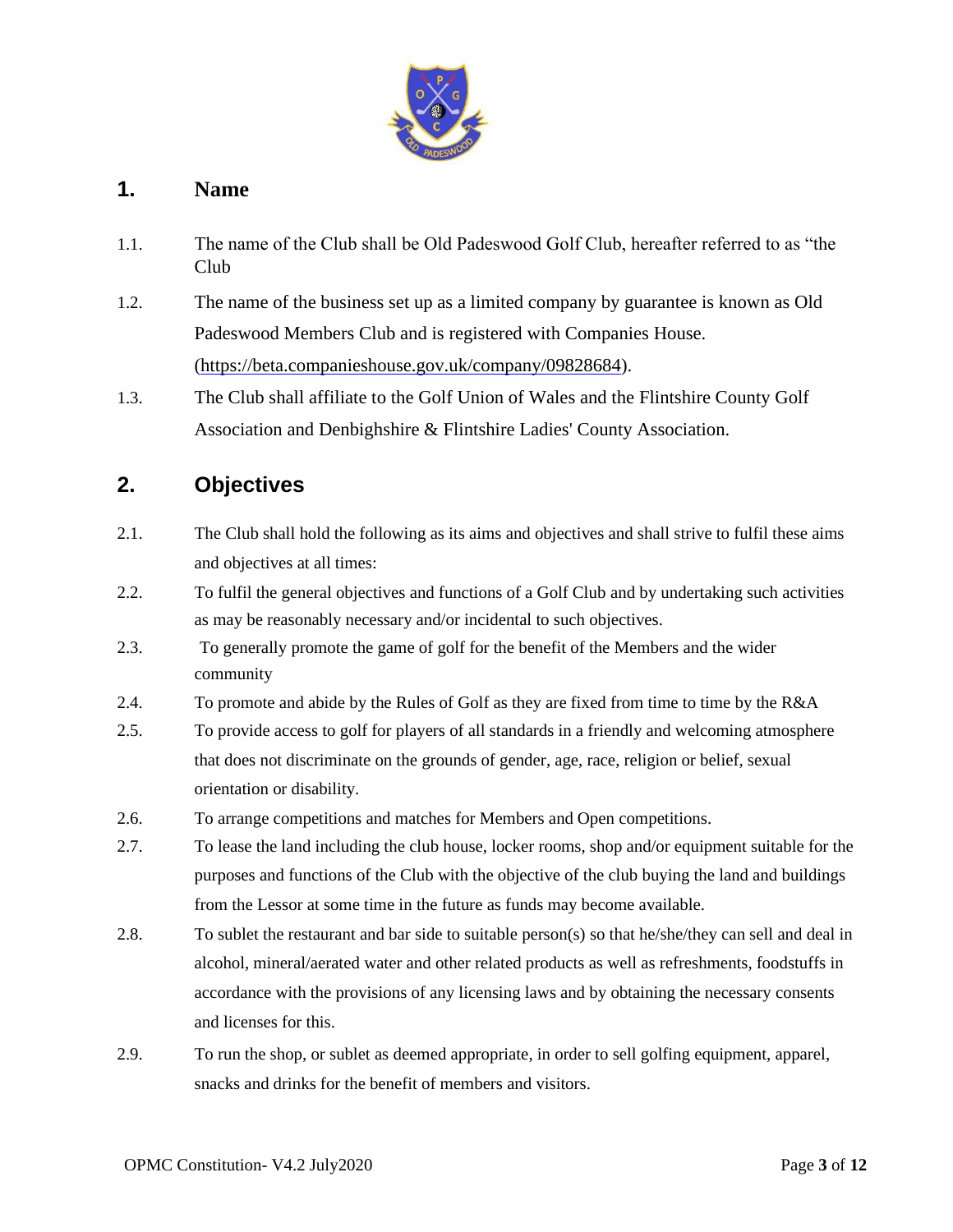

2.10. To enable, when possible, access to a PGA Professional for the benefit of members to be able to book lessons and to gain advice as needed on a bookable basis, as well as for Club repair and club fittings

#### <span id="page-3-0"></span>**3. Membership**

- 3.1. The Membership of the Club shall consist of the following categories:
- 3.2. Full Member, 7 day membership for all adults over 30 years, male or female.
- 3.3. Intermediate A Member all adults from 18 years to 25 years and not in full time education.
- 3.4. Intermediate B Member -all adults from 26 years to 30 years and not in full time education.
- 3.5. Student Member adults from 19 years and over if still in full time education.
- 3.6. Junior Member all children 15 years and younger
- 3.7. Senior Junior member 16 years to 18 years
- 3.8. Discretionary Member, special membership for certain members as agreed by the Management committee, e.g. those who for health reasons are only able to play infrequently. Terms and conditions apply.
- 3.9. All New Members shall pay an Annual Subscription to join the Club. Currently there is no joining fee. Should one be implemented in the future, this will be in agreement with the Management Board and the relevant committees.
- 3.10. Honorary Members as agreed by the Management Board and with a majority vote by the Directors.
- 3.11. Membership types may be added or removed by agreement with the Management Board and with a majority vote by the Directors.
- 3.12. The Membership Fee for each category shall be decided by the Management Board and with a majority vote by the Directors.
- 3.13. On joining the Club, Members shall be deemed to accept the terms of this Constitution.
- 3.14. The Management Board and the relevant committees shall agree the process for any person seeking Membership of the Club.
- 3.15. Annual Subscriptions shall be due on 1st April and must be paid by 30th April, unless the member is on a specific deal that defines different dates.
- 3.16. Subscriptions not paid by  $30<sup>th</sup>$  April may result in Membership ceasing.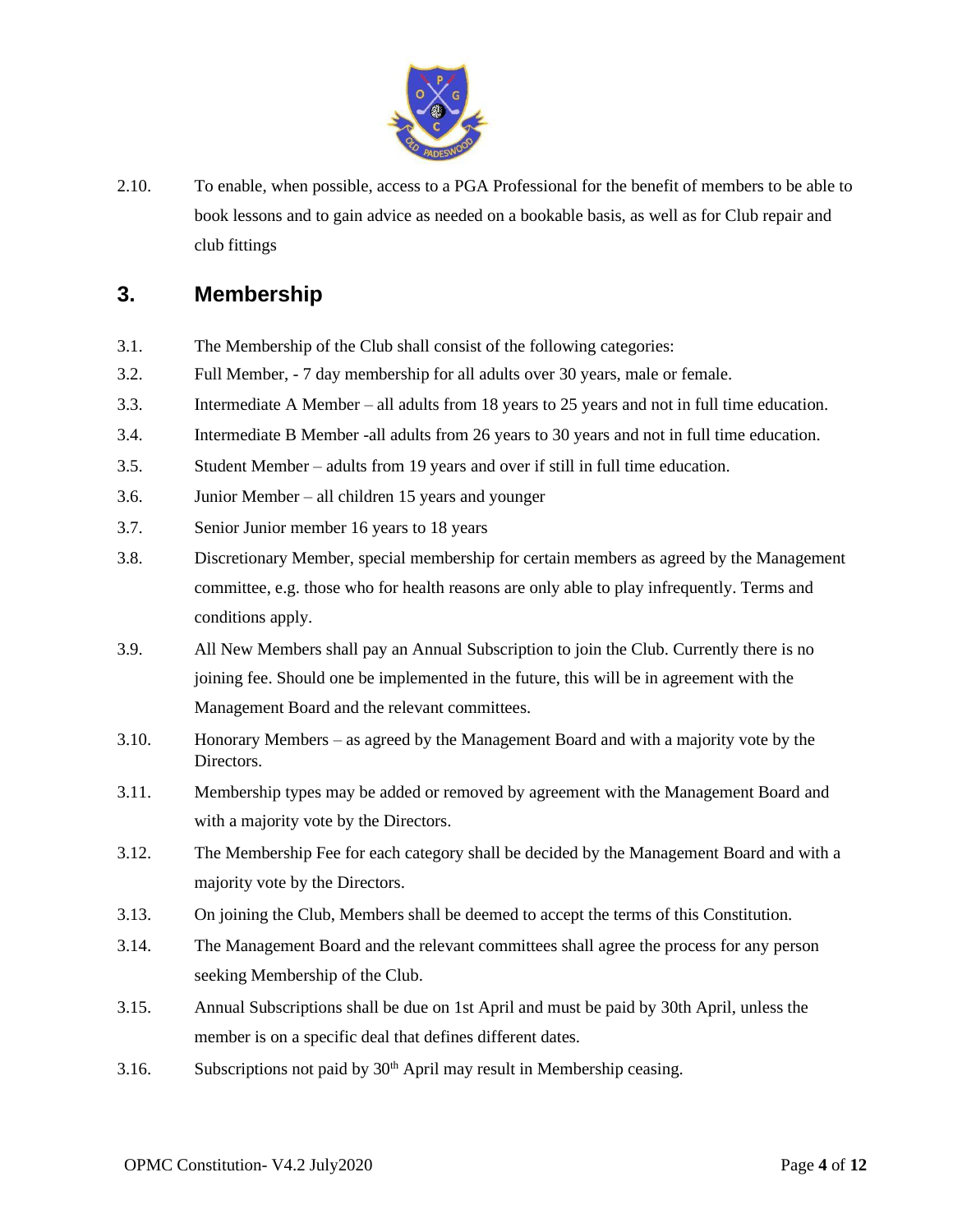

- 3.17. The Club shall provide Members with notice of subscriptions due including methods of payment.
- 3.18. Members paying by Direct Debit shall agree to pay monthly for the full year or as agreed with the management board. If a direct debit fails the outstanding amount falls due and may result in the company going to the small claims court for reimbursement.
- 3.19. The Club Procedure for collecting defaulting Direct Debit Payments must be followed. Each Member paying by Direct Debit must be sent the Club's Procedure Document.

#### <span id="page-4-0"></span>**4. Club Management**

- 4.1. There shall be an elected Management Board of Directors who are responsible for the overall management of the Club Business. Six Directors on the management board are elected by the members at AGM or EGM and will be registered as directors with Companies House for Old Padeswood Members Club, Each Director will usually serve for 3 years, and can be re-elected by the membership.
- 4.2. A Director can take sabbatical leave if required for personal reasons, if required, e.g. Illness, and that Director is able to nominate a person to stand in whilst on leave until return to office.
- 4.3. The Company Secretary will also be registered with Companies House and will normally be elected each year and can be re-elected.
- 4.4. The President and Lady President will sit on the Management Board and either can be the chairperson or vice as decided between them. The chairperson, will serve for their entire term in office. The length of their term in office will be decided by the relevant men's or ladies' past captains, whether this is two or three years. A change to just one Club President in office shall only be made by the members via notice at the AGM or an EGM.
- 4.5. The Chairperson will have the casting vote if there is no decision by the Directors.
- 4.6. The president and the vice captain's will be nominated by the Men's Past Captains and confirmed at the Men's AGM.
- 4.7. Similarly the Lady President and the Lady Vice Captain will be nominated by the Ladies' Past Captains and confirmed at the Ladies AGM.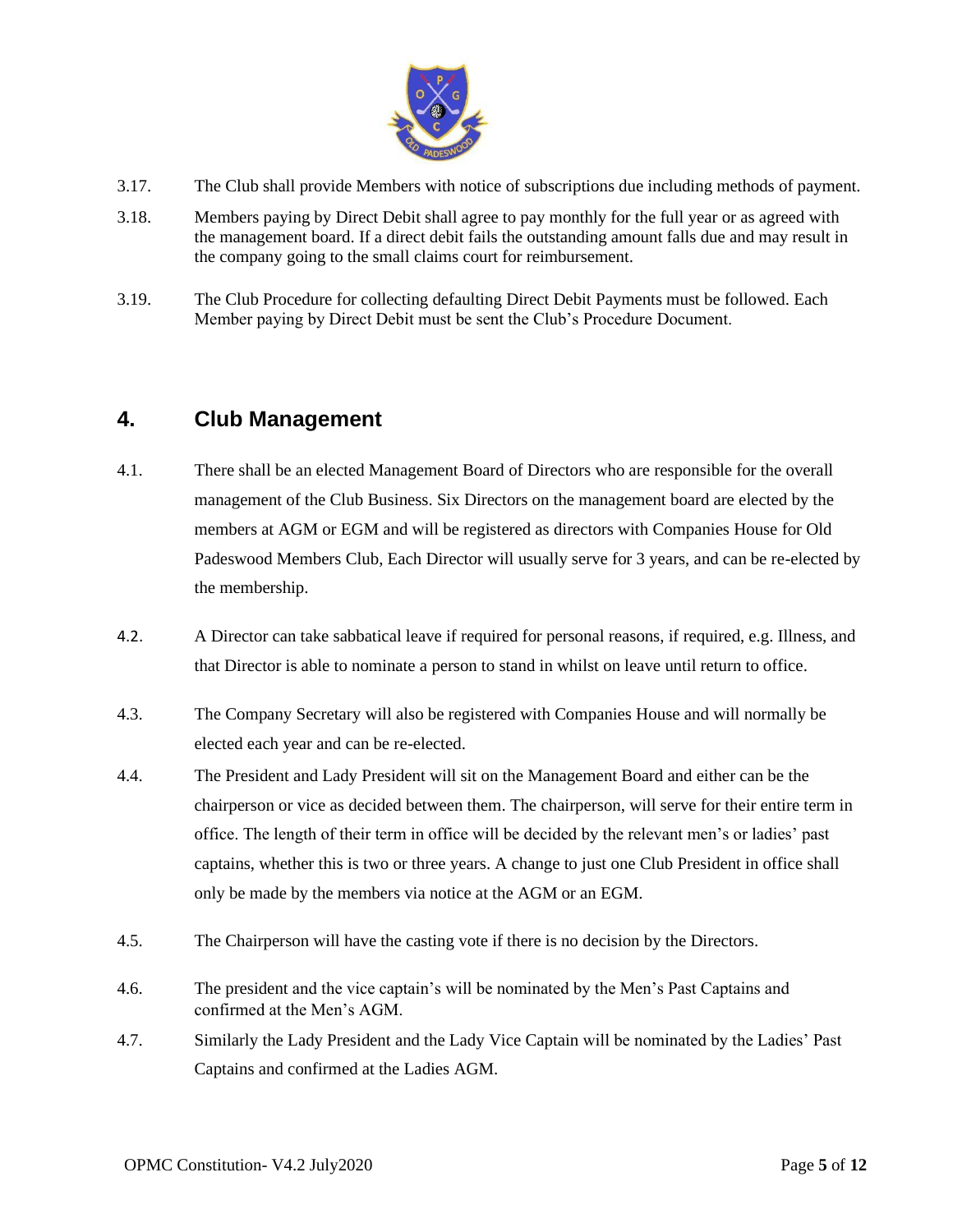

- 4.8. The Club Men's and Ladies Captains will serve on the Management Board within their year of office as will both the Vice Captains. .
- 4.9. The Men's and Ladies' Captain will be the information channel, along with the Presidents, through which information is passed to and from the Management Board and the Men's and Ladies' committees as well as the members in general.

#### <span id="page-5-0"></span>**5. Sub-Committees**

- 5.1. There shall also be sub-committees of the Club, run by the Directors responsible for specific areas as needed. These will be supported by Full Members as needed.
- 5.2. Members can be co-opted on to any of the sub committees as required or as agreed at the AGM or and EGM.
- 5.3. The Directors for the club are the following
	- 5.3.1. Club Liaison (incorporating Club Fundraising and Clubhouse liaison)
	- 5.3.2. Finance & Business Compliance
	- 5.3.3. Greens
	- 5.3.4. Health & Safety
	- 5.3.5. Marketing,
	- 5.3.6. Membership and Retail (including Membership and Booking Applications)
- 5.4. Any short term Ad hoc committees can be formed which may be required for any specific purposes.
- 5.5. All sub-committee Members must be Full Members of the Club or staff or experts in the field of discussion and remit of committee
- 5.6. The remit for each sub-committee shall be set by the Management Board.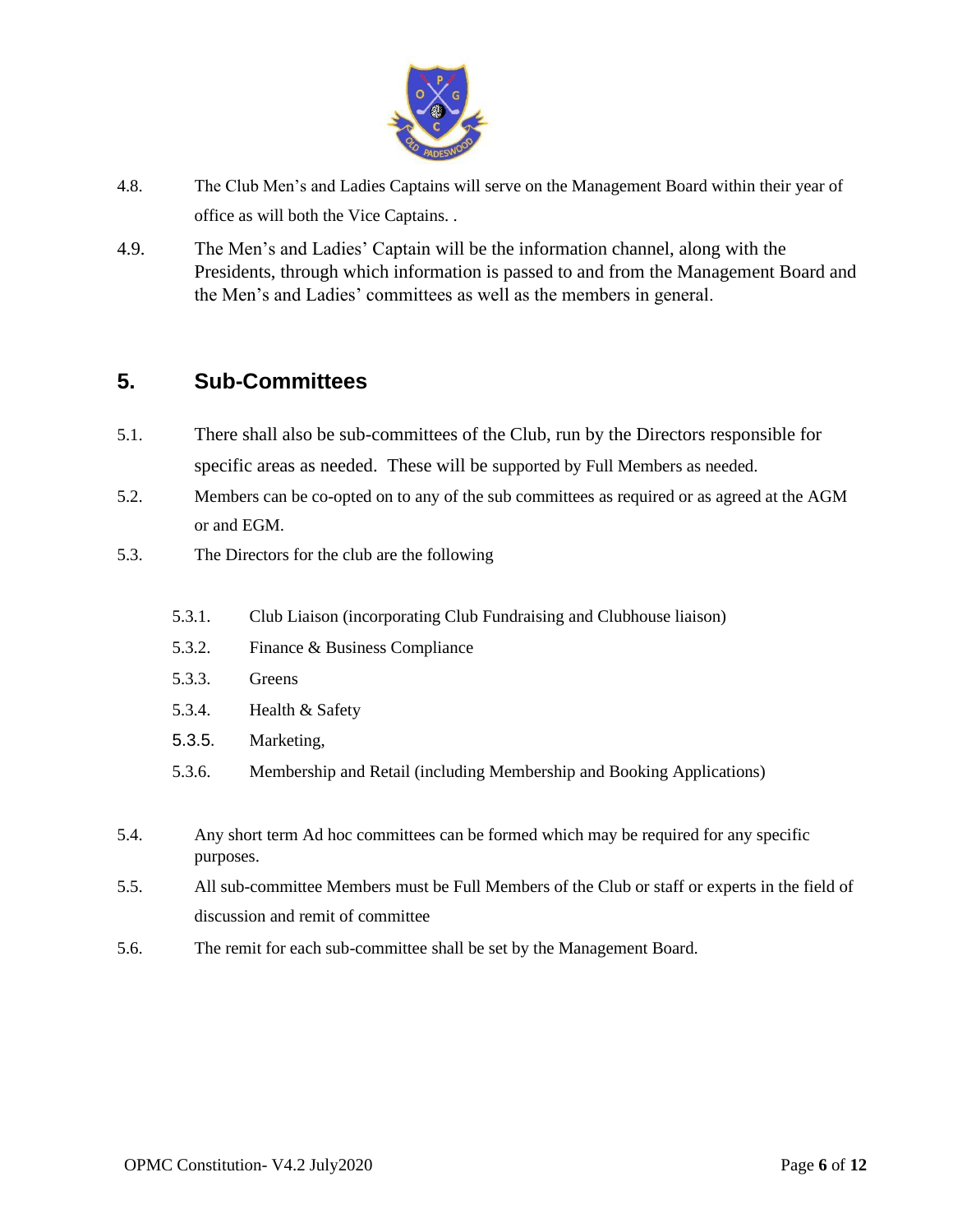

#### <span id="page-6-0"></span>**6. Responsibilities of the Management Board**

- 6.1. The Management Board Directors shall meet regularly and no fewer than 8 times per annum. A quorum will consist of 4 Directors. If fewer than 4 directors are available then, the chairperson or vice chairperson may attend the quorum meeting, or other Board Member if the chairperson cannot attend.
- 6.2. The Management Board Directors will be responsible for the standing Rules of the Club. Any amendments to these Rules will require the approval of the Membership at an Annual or Extraordinary General Meeting.
- 6.3. The Management Board Directors shall be responsible for ensuring that the Club, its Office-Bearers and employees have in place, adequate and relevant insurance cover at all times.
- 6.4. The Director with responsibility for Membership and Retail shall submit proposals for membership types and associated subscription fees to the fellow Directors for discussion and approval, also joining fees, if introduced.
- 6.5. Green Fees will be defined by the Director of Membership and Retail with input and agreement from any of the other Directors as needed.
- 6.6. The Management Board will not have the power to purchase, sell or lease heritable property without specific authority of Members at an Annual or General Meeting.
- 6.7. The Management Board Directors will have the authority to commit the Club to expenditure of an ordinary nature up to an amount equal to sixty times the annual subscription of an Ordinary Member in force at the time such expenditure is incurred.

# <span id="page-6-1"></span>**7. Annual and Extraordinary General Meetings**

- 7.1. An Extraordinary General Meeting, (EGM), may be called by the Management Board, or by twenty voting Members of the Club. This must be submitted to the club Secretary in writing or via email.
- 7.2. The meeting must take place within 28 days of being called for by members and at least fourteen calendar days' notice must be given to the Voting Membership. The routine method of contact shall be electronic via email.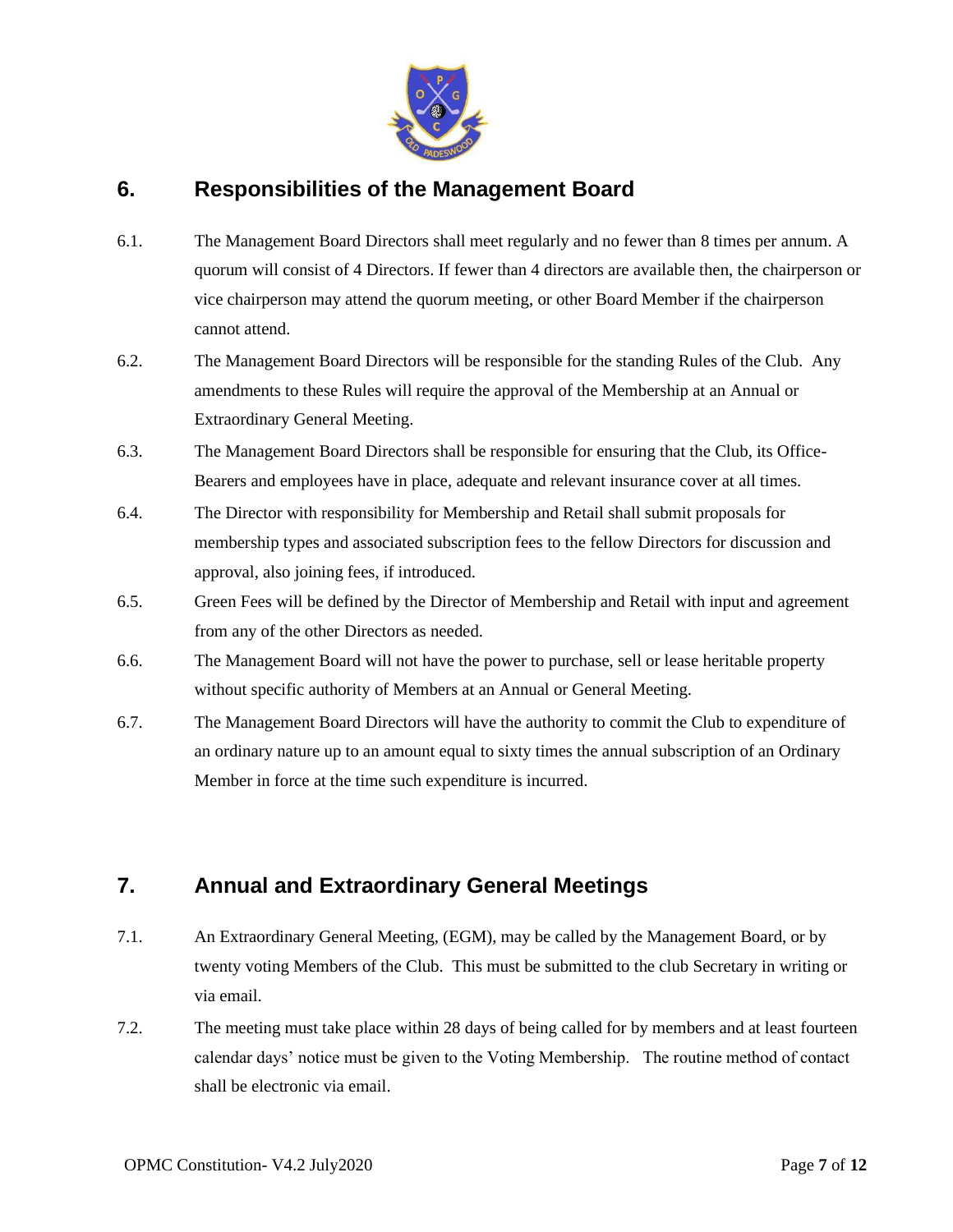

- 7.3. Honorary members apart from the Captains, Vice-Captains and Presidents cannot cast votes although they can attend all annual and general meetings and can give their opinions.
- 7.4. A quorum for any General Meeting shall be thirty (30) Members.
- 7.5. Any decisions shall be reached by a two thirds majority of the Voting Members present.
- 7.6. The AGM of the Club will be held within 3 months of the financial year end, where possible and shall have as its' main business:
	- 7.6.1. Approval of the Minutes of the previous Annual or Extraordinary General Meeting
	- 7.6.2. To receive the Annual Management Board Report
	- 7.6.3. Approval of the Annual Accounts
	- 7.6.4. Approval of any proposed Constitutional changes
	- 7.6.5. The election of Office-Bearers and Ordinary Management or sub-committee Members
	- 7.6.6. Deal with any other relevant business
- 7.7. An Agenda, a copy of the Management Board Directors Report and a copy of the annual Accounts shall be made available to Members and emailed to all members no less than 14 days before the AGM.
- 7.8. Additional items may be included in the agenda provided that the proposals are signed by at least 2 voting members and submitted to the Management Board by 14 days before the date of the AGM.
- 7.9. Nominations for Management Board members, (when a 3 year term is ending, or a director resigns, or for sub-committee members, must be made in writing, signed by the proposer and seconder, and lodged with the Club Secretary by 14 days before the date of the AGM. In the event of the required number of such nominations not being received by this date, nominations will be accepted at the Annual General Meeting. All Management Board Directors need to be registered with Companies House.
- 7.10. In the event that no person is elected to a post, or in the event of resignation or retiral from position, the Management Board will have the authority, by simple majority, to co-opt a Member. Until this is done, another Director, the President or Ladies' President, or either of the Captains or Vice-Captains will undertake the duties. To continue in position the co-opted Member will require to be elected in the normal way at the next AGM or EGM.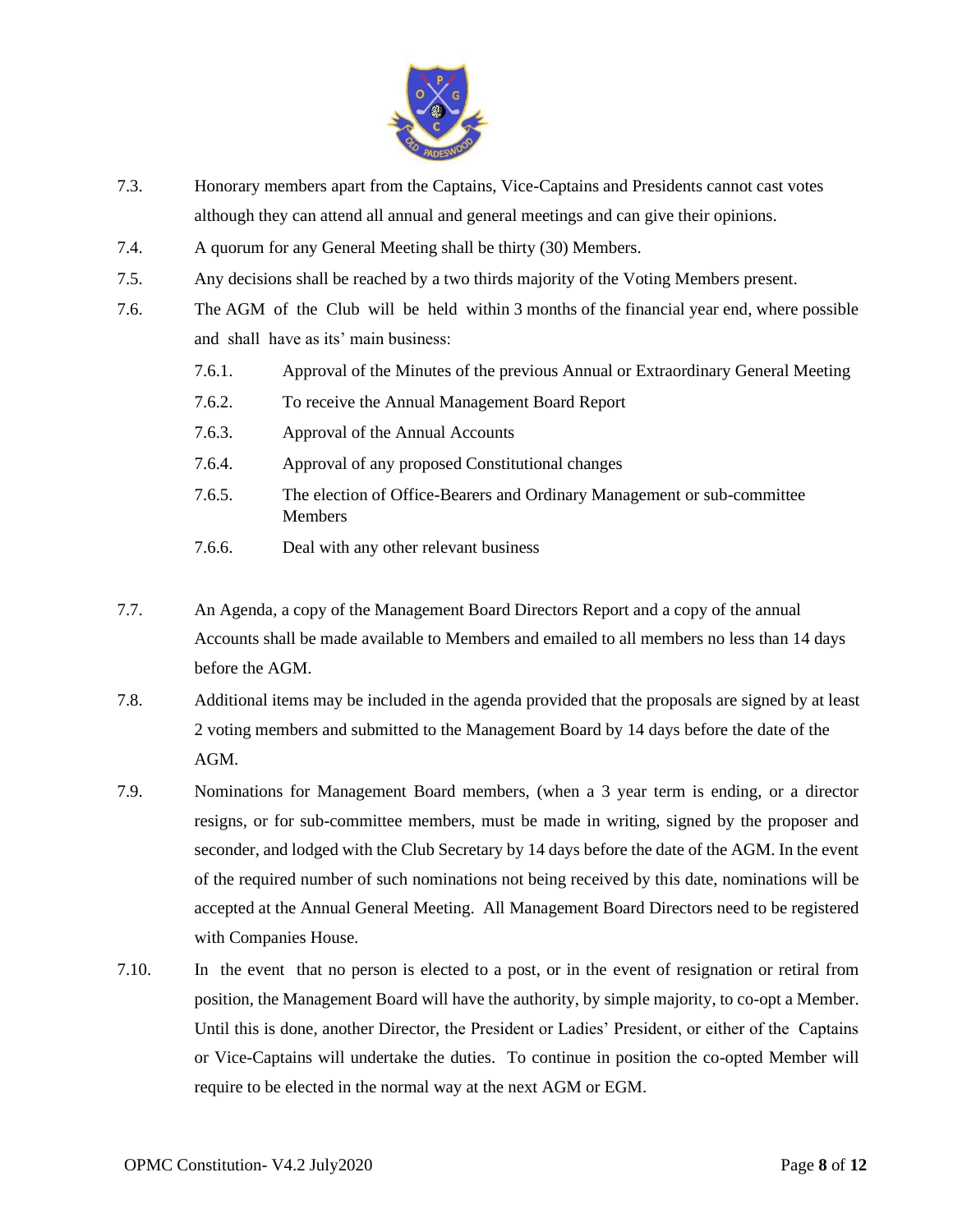

#### <span id="page-8-0"></span>**8. Finance**

- 8.1. The Financial Year will run from 1<sup>st</sup> April to 31 March the following year.
- 8.2. The Finance Director or Company Secretary will be responsible for securing the preparation of Annual Accounts for the Club and presenting these to the Membership at the AGM. The summarised accounts will be sent to the members two weeks prior to the AGM. via email.
- 8.3. The Mens and Ladies' Committees will submit their own accounts. These will be audited by the Finance Director or other accountant as agreed by the individual committee
- 8.4. Old Padeswood Members Club Accounts may be certified by the Club's independent Accountant and approved by the Membership at the AGM. This is not a legal requirement for a small business.
- 8.5. All cheques and mandates on Old Padeswood Members Club Accounts shall be signed by the Club Secretary and co-signed by one of the directors.,
- 8.6. Any amount over £5000 will need the approval of the majority of the directors and any amount over £10,000 will need the approval of 75% of the members.
- 8.7. The Directors of the Members Club will be jointly and severally liable for the financial liabilities of the Club to a gross value of £1

# <span id="page-8-1"></span>**9. Dissolution or winding up of the Club**

- 9.1. The Club is non-profit making and all surpluses will be used to maintain and/or improve the Club facilities or to carry out the objectives of the Club.
- 9.2. No profit or surplus shall be distributed other than to another non-profit making body on the winding up or dissolution of the Club.
- 9.3. If upon winding up or dissolution of the Club there remains, after the satisfaction of all debts and liabilities, any property whatsoever this will be transferred either to any association to which the Club is affiliated or, to some other organisation or organisations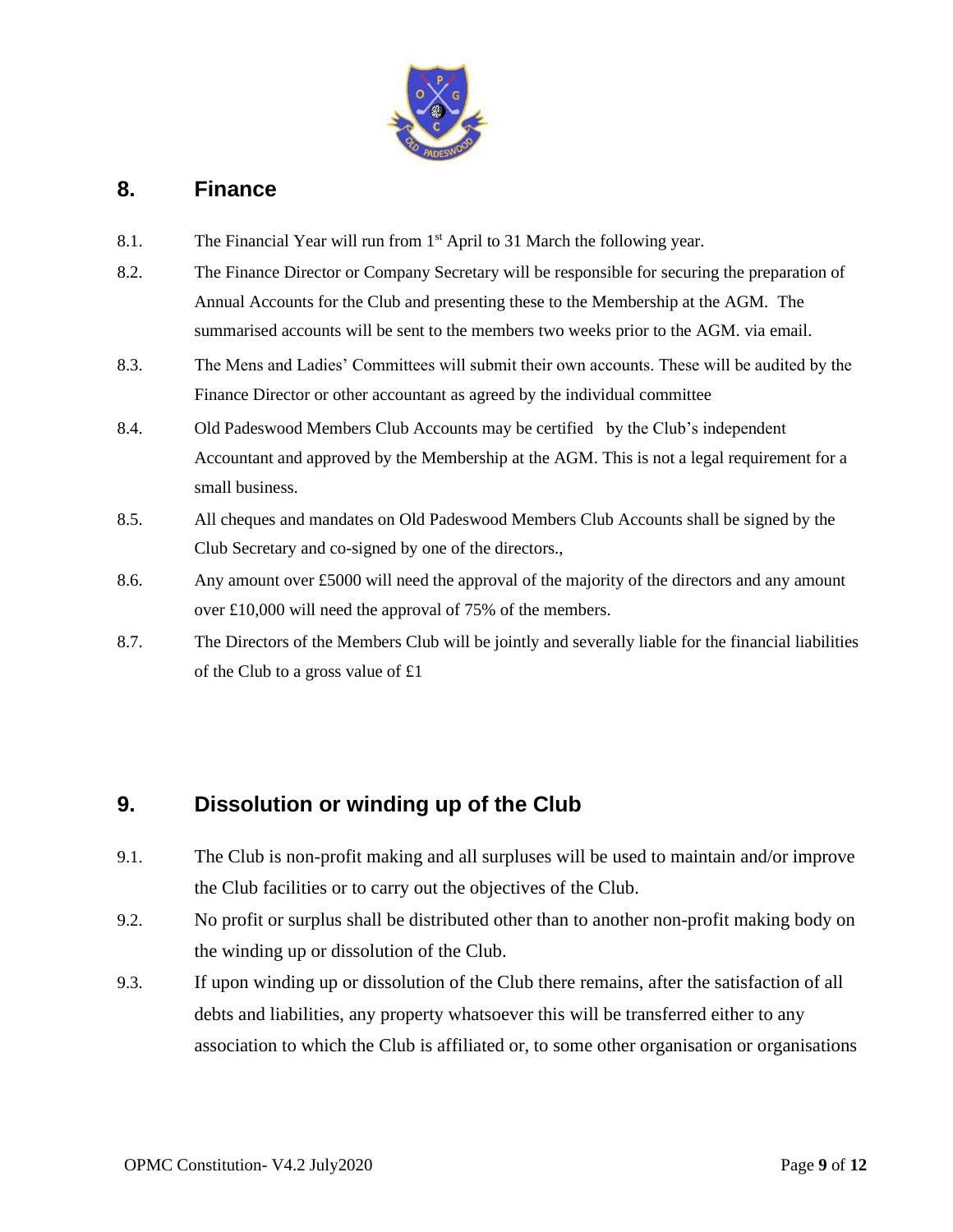

having similar objectives to the Club. This organisation will be determined by the Members of the Club by resolution passed at a General Meeting.

### <span id="page-9-0"></span>**10. Other Committees**

- 10.1. Men's and Ladies' Committees
- 10.2. In addition, there will be a Men's Committee and a Ladies' Committee which will manage the day to day running of their members' requirements which do not come under the auspices of the club business management.
- 10.3. These requirements include competition entry rules and formats, fees, prizes and trophies, discipline, etc. Each committee will be chaired by the Captain and will have the Vice-Captain, relevant President, the past captain, a secretary, handicap secretary, treasurer and other members as needed and defined by the relevant committee.
- 10.4. The Ladies Committee will manage and run all the Mixed competitions, including Mixed Majors along with the Ladies' competitions.
- 10.5. The Men's and Ladies' Committees will have their own AGM and their own regular meetings.
- 10.6. Monies from the competition fees and Opens, apart from a nominal green fee for visitors, (amount depending on additional fee , if any, charged for visitors), and will be managed by the relevant committee in order to pay for prizes, trophies and other expenditure agreed by the relevant committee.
- 10.7. Cheques from the Men's or Ladies' accounts will need two signatures from members on the relevant committee.
- 10.8. The relevant men's or ladies' committee will deal with discipline for any member as well as any member with complaints regarding the behaviour of a member. The relevant committee will investigate whether any rules or bye-laws have been infringed by a member, or whether any member has endangered the interests of the Club or has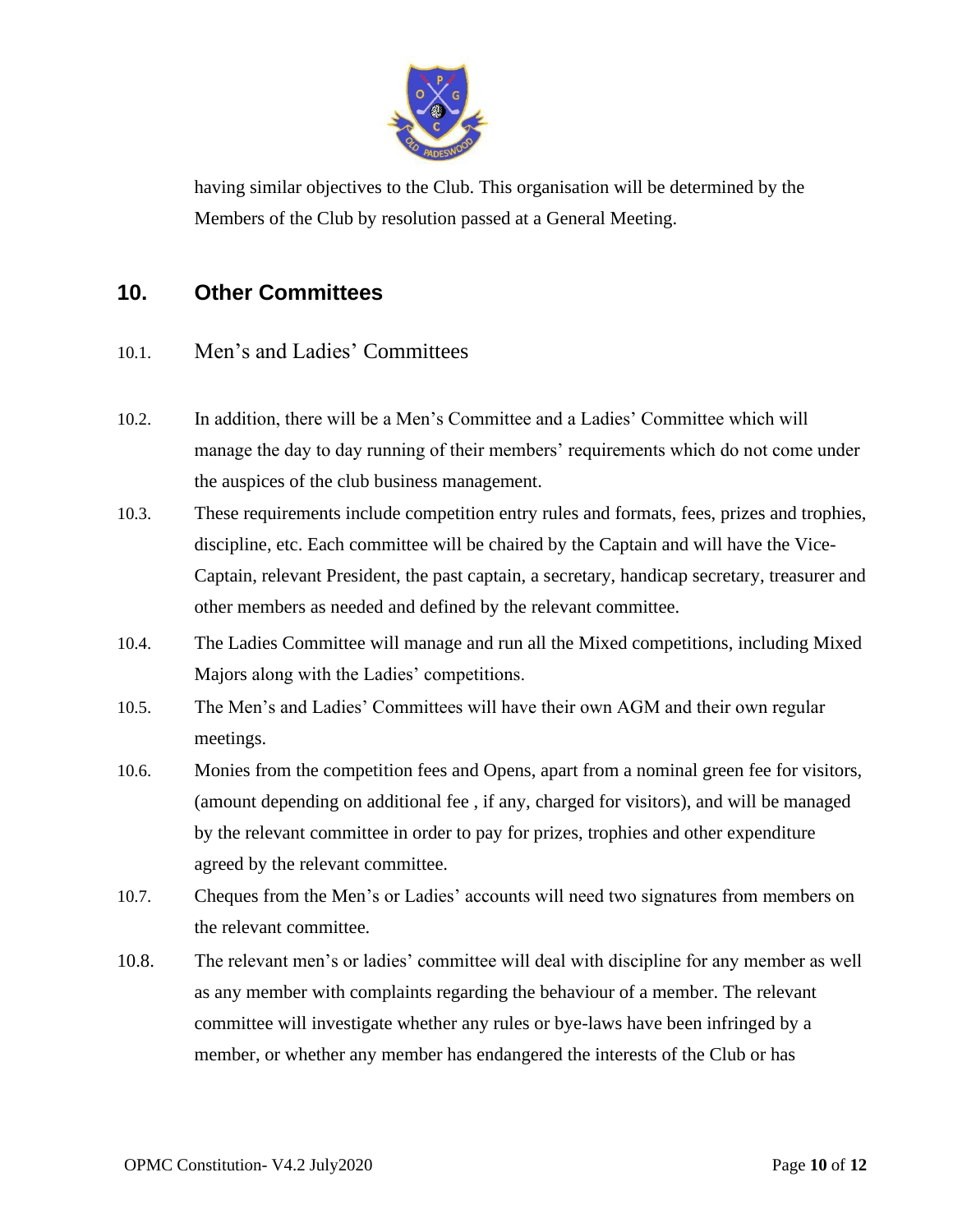

conducted him or herself in a disorderly manner, or has wilfully disobeyed a lawful instruction of the club, communicated in writing to him or her.

- 10.9. The Men's and Ladies' Captains are elected by the relevant Men's and Ladies' Past Captains.
- 10.10. The Elected Captains will serve one year as Vice Captains prior to their year in office as Captain. The relevant Past Captain's Committee shall decide the term in office for a President, which shall be for 2 years minimum and maximum 3 years. The President will normally have served as a Captain.
- 10.11. The Men's and Ladies' Presidents, Captain and the vice-Captains are automatically a member of the Management Board Committee.
- 10.12. The Ladies' and Men's Committees agree to abide by the constitution rules for the club. The Men's, Ladies as well as the Past Captain's Committees shall have the ability to recommend to the Management Board any course of action to the Management Board. Any recommendations will require a full review of the recommendation by the board and a simple majority vote by the Directors. The Captain's and/or Presidents will report decisions back to the relevant committees.

#### <span id="page-10-0"></span>**11. Constitution Rules**

- 11.1. All Committees will abide by the constitution rules.
- 11.2. The Constitution will only be altered by consent of a simple majority of Members present at the Annual or an extraordinary General Meeting. Voting by Proxy prior to the meeting will be allowed if a member is unable to attend the meeting. The person must put his/her vote in writing and placed in a plain sealed envelope and given to the relevant secretary prior to any AGM/EGM along with his/her apologies. The Sealed envelope will be opened at the meeting at the time of the vote and counted along with the meeting votes.